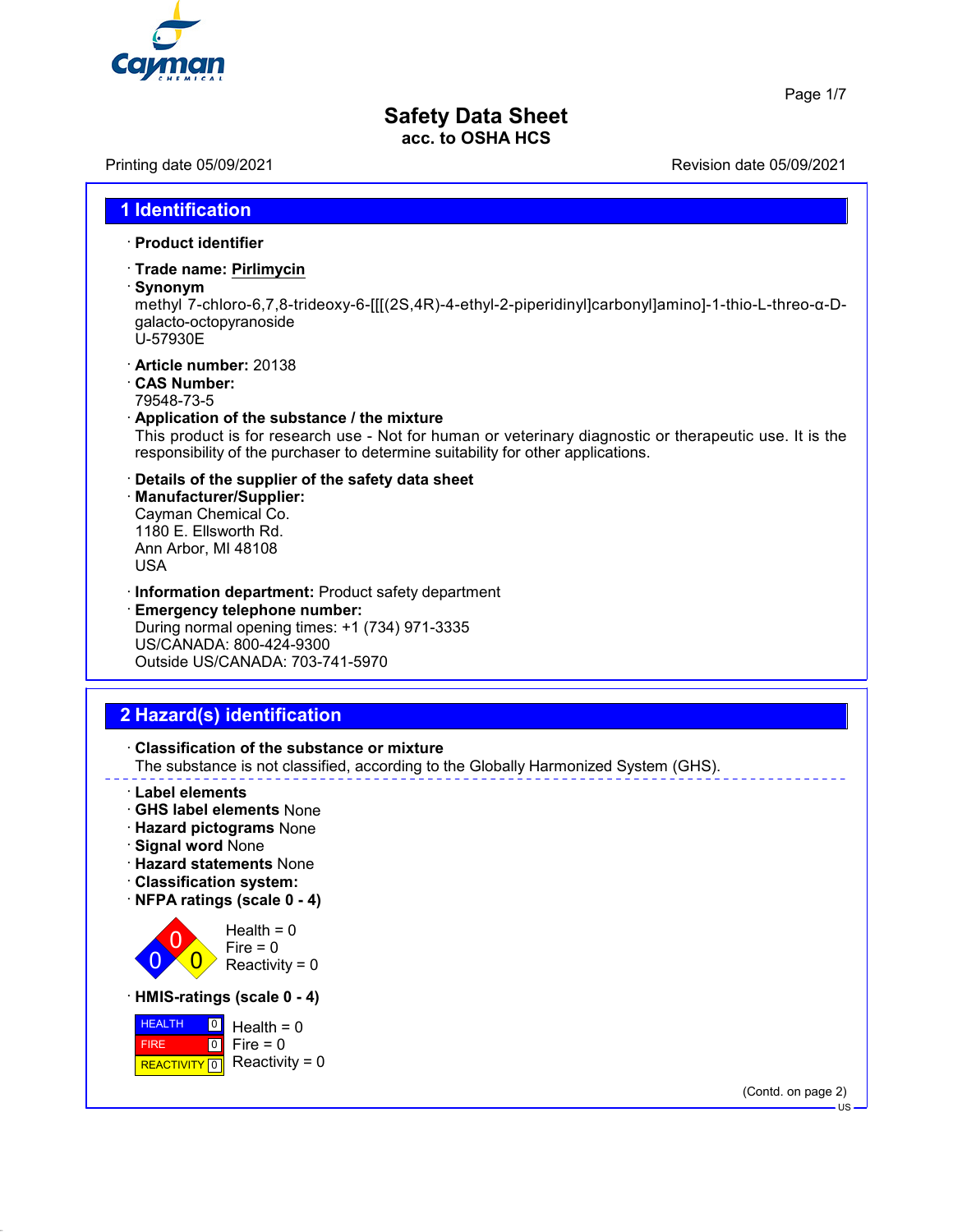Printing date 05/09/2021 Revision date 05/09/2021

(Contd. from page 1)

#### **Trade name: Pirlimycin**

- · **Other hazards**
- · **Results of PBT and vPvB assessment**
- · **PBT:** Not applicable.
- · **vPvB:** Not applicable.

## **3 Composition/information on ingredients**

- · **Chemical characterization: Substances**
- · **CAS No. Description**
- 79548-73-5 Pirlimycin

## **4 First-aid measures**

- · **Description of first aid measures**
- · **General information:** No special measures required.
- · **After inhalation:** Supply fresh air; consult doctor in case of complaints.
- · **After skin contact:** Generally the product does not irritate the skin.
- · **After eye contact:** Rinse opened eye for several minutes under running water.
- · **After swallowing:** If symptoms persist consult doctor.
- · **Information for doctor:**
- · **Most important symptoms and effects, both acute and delayed** May cause anemia, cough, CNS depression, drowsiness, headache, heart damage, lassitude (weakness, exhaustion), liver damage, narcosis, reproductive effects, teratogenic effects. No further relevant information available.
- · **Indication of any immediate medical attention and special treatment needed** No further relevant information available.

# **5 Fire-fighting measures**

- · **Extinguishing media**
- · **Suitable extinguishing agents:** Use fire fighting measures that suit the environment. A solid water stream may be inefficient.
- · **Special hazards arising from the substance or mixture** No further relevant information available.
- · **Advice for firefighters**
- · **Protective equipment:** No special measures required.

# **6 Accidental release measures**

- · **Personal precautions, protective equipment and emergency procedures** Not required.
- · **Environmental precautions:** Do not allow to enter sewers/ surface or ground water.
- · **Methods and material for containment and cleaning up:** Pick up mechanically.
- · **Reference to other sections** See Section 7 for information on safe handling. See Section 8 for information on personal protection equipment. See Section 13 for disposal information.
- · **Protective Action Criteria for Chemicals**
- · **PAC-1:** Substance is not listed.
- · **PAC-2:** Substance is not listed.

(Contd. on page 3)

US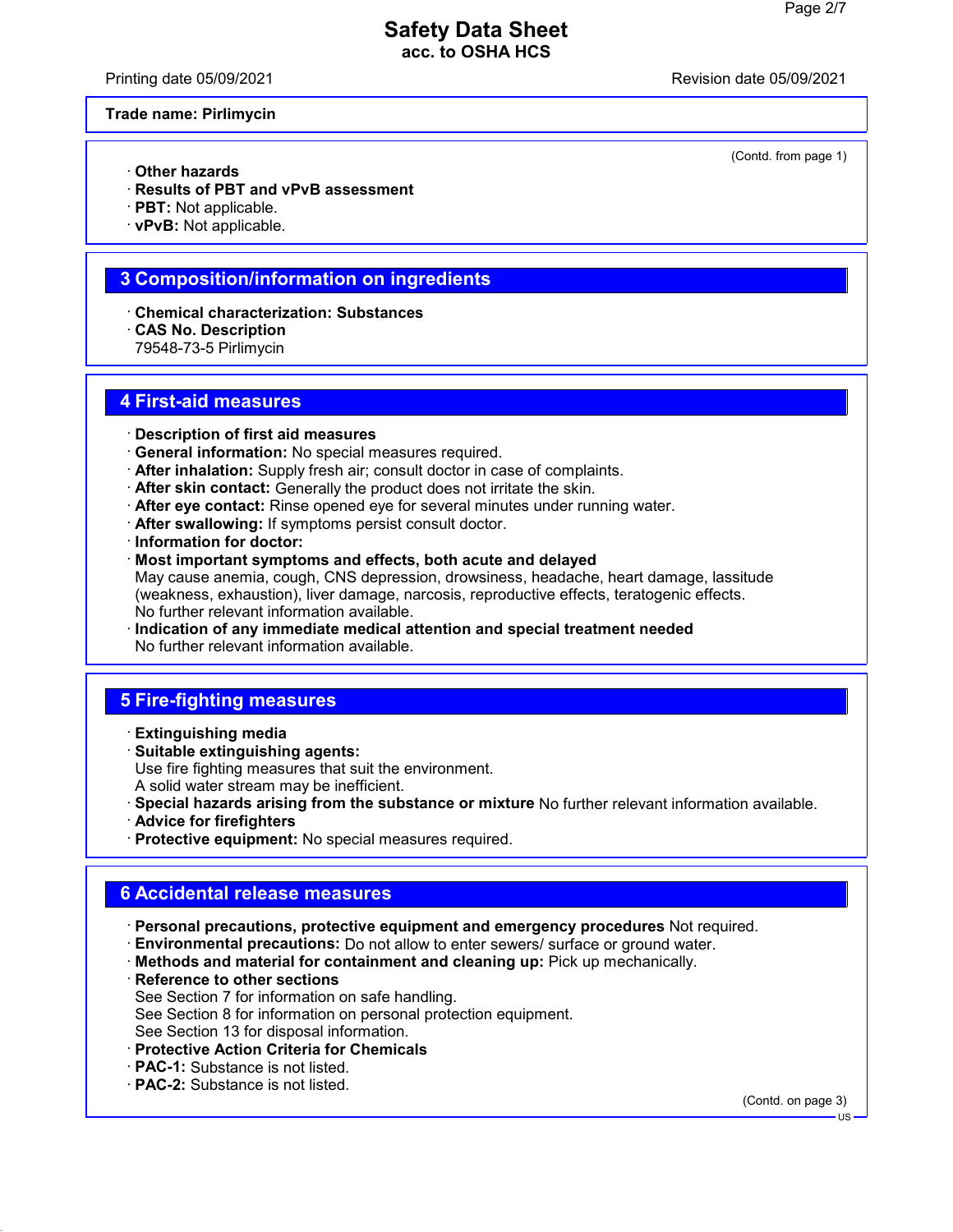Printing date 05/09/2021 Revision date 05/09/2021

(Contd. from page 2)

**Trade name: Pirlimycin**

· **PAC-3:** Substance is not listed.

# **7 Handling and storage**

- · **Handling:**
- · **Precautions for safe handling** No special measures required.
- · **Information about protection against explosions and fires:** No special measures required.
- · **Conditions for safe storage, including any incompatibilities**
- · **Storage:**
- · **Requirements to be met by storerooms and receptacles:** No special requirements.
- · **Information about storage in one common storage facility:** Not required.
- · **Further information about storage conditions:** None.
- · **Specific end use(s)** No further relevant information available.

# **8 Exposure controls/personal protection**

· **Additional information about design of technical systems:** No further data; see item 7.

- · **Control parameters**
- · **Components with limit values that require monitoring at the workplace:** Not required.
- · **Additional information:** The lists that were valid during the creation were used as basis.
- · **Exposure controls**
- · **Personal protective equipment:**
- · **General protective and hygienic measures:**
- The usual precautionary measures for handling chemicals should be followed.
- · **Breathing equipment:** Not required.
- · **Protection of hands:**

The glove material has to be impermeable and resistant to the product/ the substance/ the preparation. Due to missing tests no recommendation to the glove material can be given for the product/ the preparation/ the chemical mixture.

Selection of the glove material on consideration of the penetration times, rates of diffusion and the degradation

· **Material of gloves**

The selection of the suitable gloves does not only depend on the material, but also on further marks of quality and varies from manufacturer to manufacturer.

· **Penetration time of glove material**

The exact break through time has to be found out by the manufacturer of the protective gloves and has to be observed.

· **Eye protection:** Not required.

| Information on basic physical and chemical properties<br><b>General Information</b> |                 |  |  |
|-------------------------------------------------------------------------------------|-----------------|--|--|
| Appearance:                                                                         |                 |  |  |
| Form:                                                                               | Solid           |  |  |
| Color:                                                                              | Not determined. |  |  |
| · Odor:                                                                             | Characteristic  |  |  |
| · Structural Formula                                                                | C17H31CIN2O5S   |  |  |
| · Molecular Weight                                                                  | $411$ g/mol     |  |  |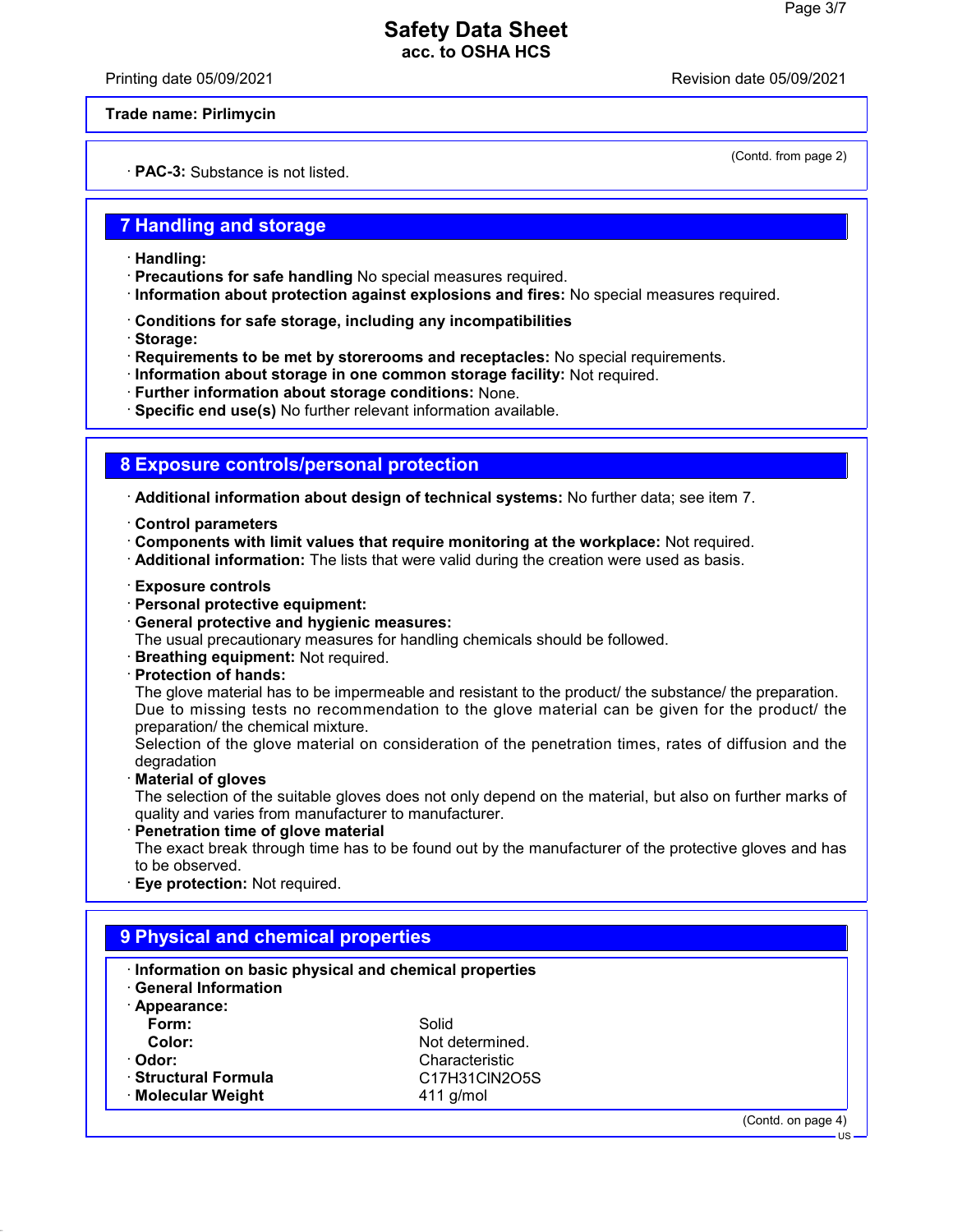Printing date 05/09/2021 Revision date 05/09/2021

#### **Trade name: Pirlimycin**

|                                                                                                          | (Contd. from page 3)                                                     |
|----------------------------------------------------------------------------------------------------------|--------------------------------------------------------------------------|
| Odor threshold:                                                                                          | Not determined.                                                          |
| pH-value:                                                                                                | Not applicable.                                                          |
| <b>Change in condition</b><br><b>Melting point/Melting range:</b><br><b>Boiling point/Boiling range:</b> | Undetermined.<br>Undetermined.                                           |
| · Flash point:                                                                                           | Not applicable.                                                          |
| · Flammability (solid, gaseous):                                                                         | Product is not flammable.                                                |
| <b>Decomposition temperature:</b>                                                                        | Not determined.                                                          |
| · Auto igniting:                                                                                         | Not determined.                                                          |
| Danger of explosion:                                                                                     | Product does not present an explosion hazard.                            |
| <b>Explosion limits:</b><br>Lower:<br>Upper:                                                             | Not determined.<br>Not determined.                                       |
| · Vapor pressure:                                                                                        | Not applicable.                                                          |
| Density:<br><b>Relative density</b><br>· Vapor density<br><b>Evaporation rate</b>                        | Not determined.<br>Not determined.<br>Not applicable.<br>Not applicable. |
| Solubility in / Miscibility with<br>Water:                                                               | Not determined.                                                          |
| · Partition coefficient (n-octanol/water): Not determined.                                               |                                                                          |
| · Viscosity:<br>Dynamic:<br>Kinematic:<br><b>SOLUBILITY</b>                                              | Not applicable.<br>Not applicable.<br>H2O; EtOH; MeOH; DMSO; DMF         |
| <b>Other information</b>                                                                                 | No further relevant information available.                               |

# **10 Stability and reactivity**

- · **Reactivity** No further relevant information available.
- · **Chemical stability**
- · **Thermal decomposition / conditions to be avoided:** No decomposition if used according to specifications.
- · **Possibility of hazardous reactions** No dangerous reactions known.
- · **Conditions to avoid** No further relevant information available.
- · **Incompatible materials:** No further relevant information available.
- · **Hazardous decomposition products:** No dangerous decomposition products known.

# **11 Toxicological information**

- · **Information on toxicological effects**
- · **Acute toxicity:**
- · **Primary irritant effect:**
- · **on the skin:** No irritant effect.

(Contd. on page 5)

US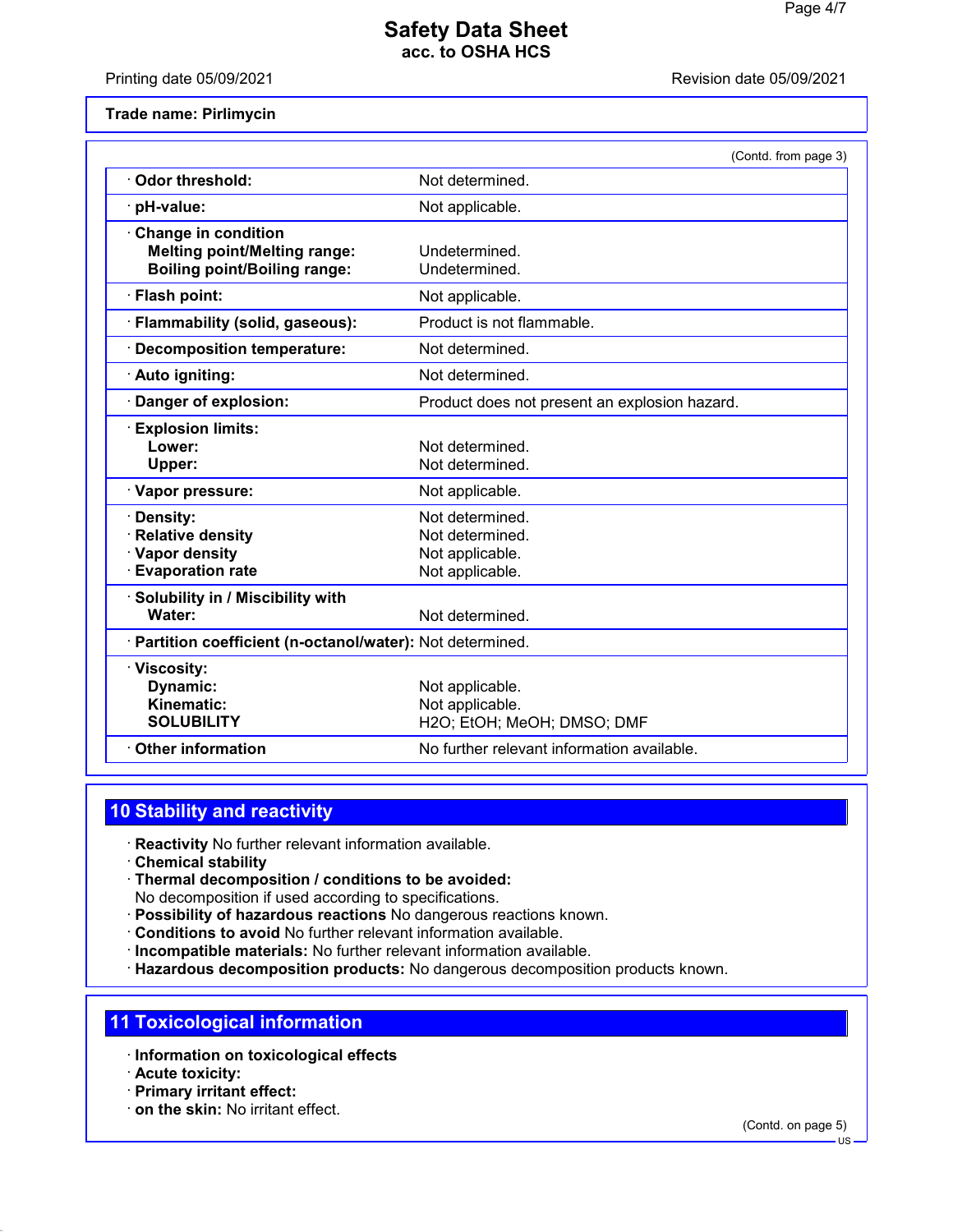Printing date 05/09/2021 Revision date 05/09/2021

(Contd. from page 4)

#### **Trade name: Pirlimycin**

- · **on the eye:** No irritating effect.
- · **Sensitization:** No sensitizing effects known.
- · **Additional toxicological information:** When used and handled according to specifications, the product does not have any harmful effects according to our experience and the information provided to us. The substance is not subject to classification.
- · **Carcinogenic categories**
- · **IARC (International Agency for Research on Cancer)** Substance is not listed.
- · **NTP (National Toxicology Program)** Substance is not listed.
- · **OSHA-Ca (Occupational Safety & Health Administration)** Substance is not listed.

# **12 Ecological information**

- · **Toxicity**
- · **Aquatic toxicity:** No further relevant information available.
- · **Persistence and degradability** No further relevant information available.
- · **Behavior in environmental systems:**
- · **Bioaccumulative potential** No further relevant information available.
- · **Mobility in soil** No further relevant information available.
- · **Additional ecological information:**
- · **General notes:**
- Water hazard class 1 (Self-assessment): slightly hazardous for water

Do not allow undiluted product or large quantities of it to reach ground water, water course or sewage system.

- · **Results of PBT and vPvB assessment**
- · **PBT:** Not applicable.
- · **vPvB:** Not applicable.
- · **Other adverse effects** No further relevant information available.

# **13 Disposal considerations**

- · **Waste treatment methods**
- · **Recommendation:** Smaller quantities can be disposed of with household waste.
- · **Uncleaned packagings:**
- · **Recommendation:** Disposal must be made according to official regulations.

| ⋅ UN-Number                  |               |  |
|------------------------------|---------------|--|
| · DOT, IMDG, IATA            | not regulated |  |
| · UN proper shipping name    |               |  |
| · DOT, IMDG, IATA            | not regulated |  |
| · Transport hazard class(es) |               |  |
| · DOT, ADN, IMDG, IATA       |               |  |
| · Class                      | not regulated |  |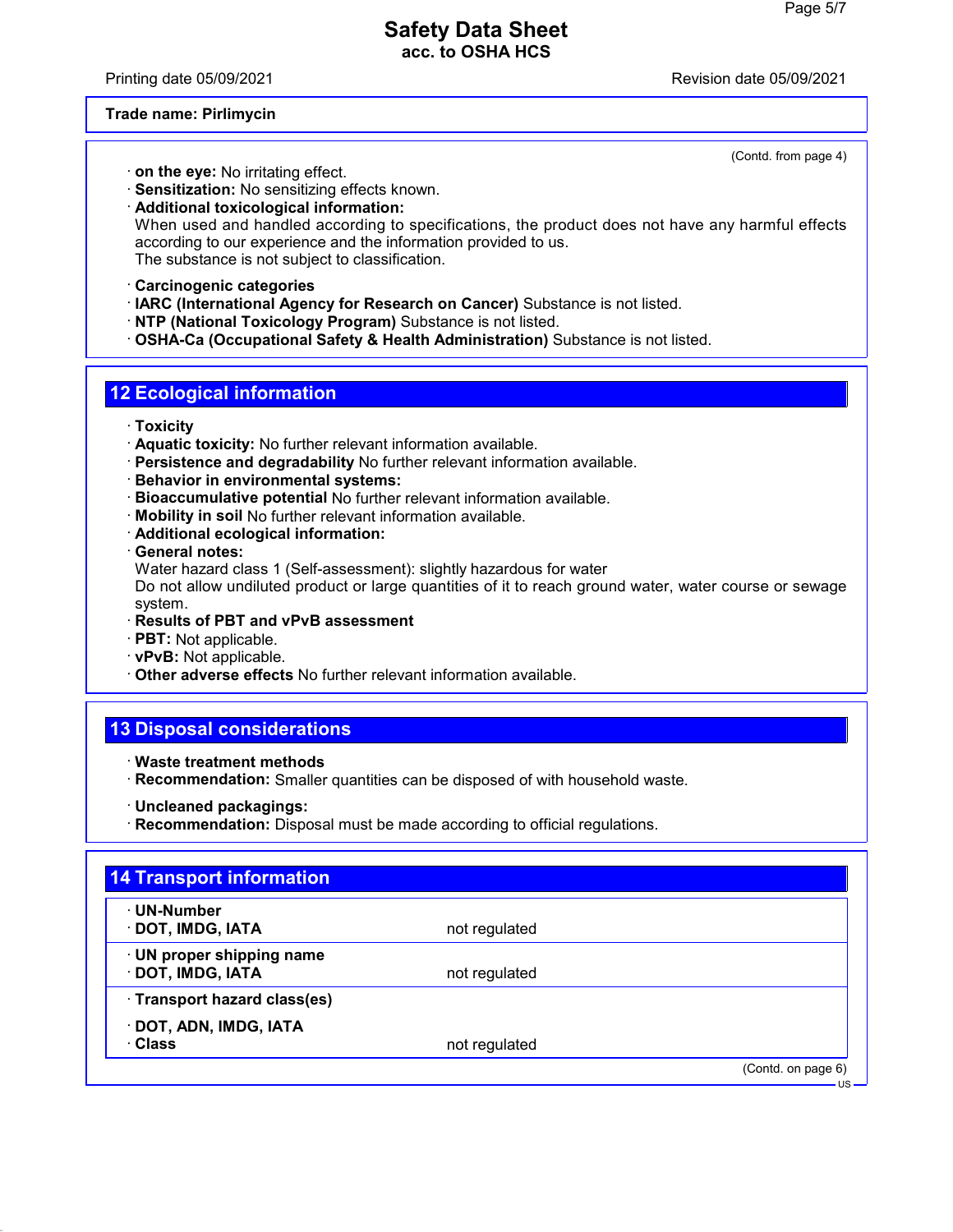Printing date 05/09/2021 Revision date 05/09/2021

**Trade name: Pirlimycin**

|                                                   |                 | (Contd. from page 5) |
|---------------------------------------------------|-----------------|----------------------|
| · Packing group<br>· DOT, IMDG, IATA              | not regulated   |                      |
| <b>Environmental hazards:</b>                     | Not applicable. |                      |
| · Special precautions for user                    | Not applicable. |                      |
| <b>Transport in bulk according to Annoy II of</b> |                 |                      |

· **Transport in bulk according to Annex II of**

**MARPOL73/78 and the IBC Code** Not applicable.

#### · **UN "Model Regulation":** not regulated

# **15 Regulatory information**

· **Safety, health and environmental regulations/legislation specific for the substance or mixture** No further relevant information available.

· **Sara**

- · **Section 355 (extremely hazardous substances):** Substance is not listed.
- · **Section 313 (Specific toxic chemical listings):** Substance is not listed.
- · **TSCA (Toxic Substances Control Act):** Substance is not listed.
- · **Hazardous Air Pollutants** Substance is not listed.

· **Proposition 65**

- · **Chemicals known to cause cancer:** Substance is not listed.
- · **Chemicals known to cause reproductive toxicity for females:** Substance is not listed.
- · **Chemicals known to cause reproductive toxicity for males:** Substance is not listed.
- · **Chemicals known to cause developmental toxicity:** Substance is not listed.
- · **Carcinogenic categories**
- · **EPA (Environmental Protection Agency)** Substance is not listed.
- · **TLV (Threshold Limit Value)** Substance is not listed.
- · **NIOSH-Ca (National Institute for Occupational Safety and Health)** Substance is not listed.
- · **Chemical safety assessment:** A Chemical Safety Assessment has not been carried out.

# **16 Other information**

All chemicals may pose unknown hazards and should be used with caution. This SDS applies only to the material as packaged. If this product is combined with other materials, deteriorates, or becomes contaminated, it may pose hazards not mentioned in this SDS. Cayman Chemical Company assumes no responsibility for incidental or consequential damages, including lost profits, arising from the use of these data. It shall be the user's responsibility to develop proper methods of handling and personal protection based on the actual conditions of use. While this SDS is based on technical data judged to be reliable, Cayman Chemical Company assumes no responsibility for the completeness or accuracy of the information contained herein.

- · **Department issuing SDS:** Environment protection department.
- · **Contact:** -
- · **Date of preparation / last revision** 05/09/2021 / -
- · **Abbreviations and acronyms:**
- IMDG: International Maritime Code for Dangerous Goods
- DOT: US Department of Transportation
- IATA: International Air Transport Association CAS: Chemical Abstracts Service (division of the American Chemical Society)
- NFPA: National Fire Protection Association (USA)
- HMIS: Hazardous Materials Identification System (USA)
- PBT: Persistent, Bioaccumulative and Toxic
- vPvB: very Persistent and very Bioaccumulative

(Contd. on page 7)